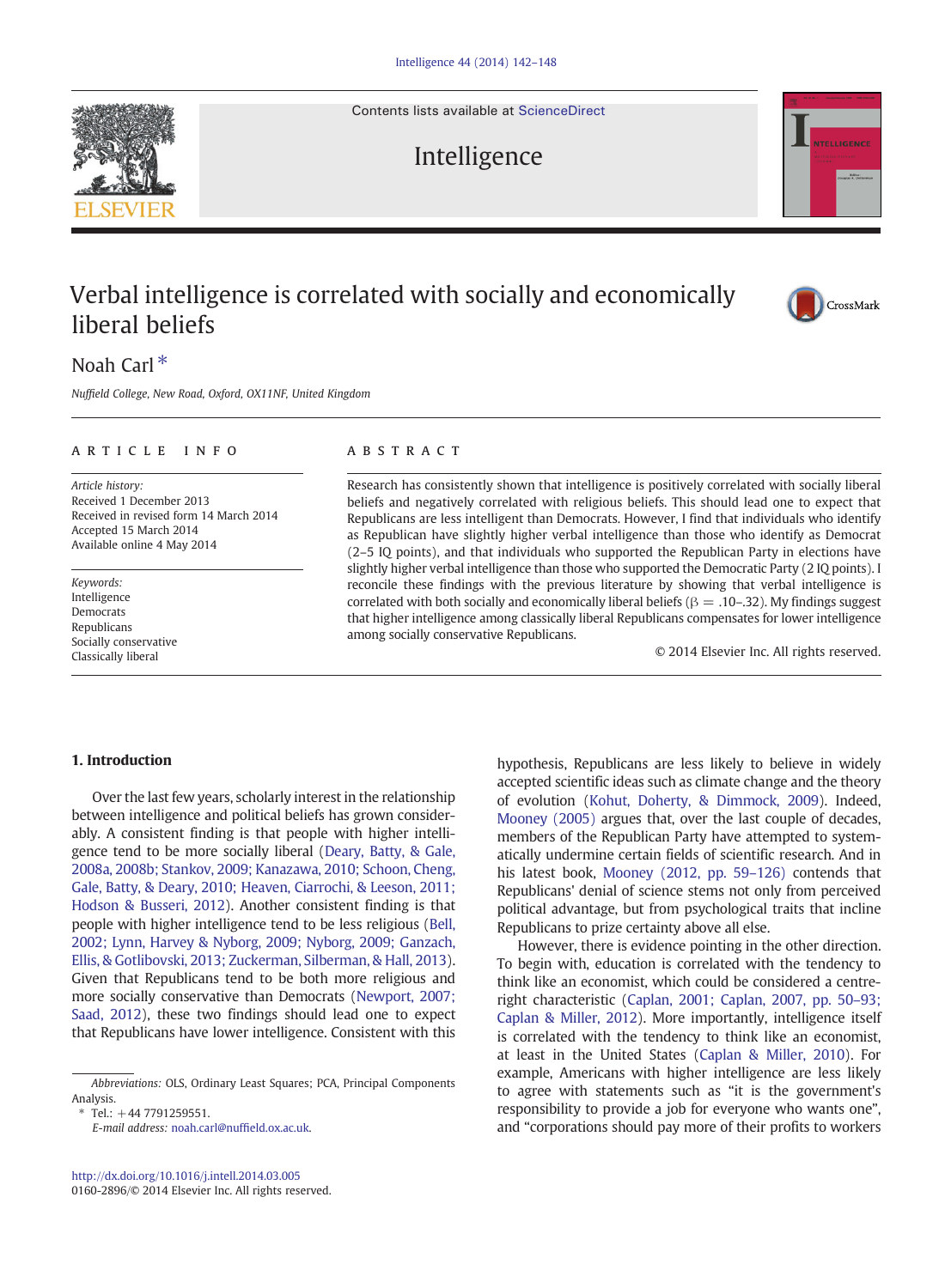and less to shareholders". They are also less likely to agree with the statement, "it is the government's responsibility to reduce the differences in income between people with high incomes and those with low incomes" [\(Kanazawa, 2010\)](#page--1-0). Furthermore, [Rindermann, Flores-Mendoza, and Woodley \(2012\)](#page--1-0) analyzed data from Brazil, and found that mean IQ was highest among individuals who described themselves as centre-right. In addition, there is evidence that libertarians, who are more likely to vote for the Republican Party ([Kirby & Boaz, 2010\)](#page--1-0), have higher intelligence than both conservatives and progressives [\(Kemmelmeier, 2008; Iyer, Koleva, Graham, Ditto, &](#page--1-0) [Haidt, 2012](#page--1-0)). Finally, Republicans have better objective political knowledge than Democrats [\(Kohut, Doherty, Dimmock, &](#page--1-0) [Keeter, 2012](#page--1-0)). And just like conservatives, progressives are prone to logical fallacies and unscientific thinking ([Berezow &](#page--1-0) [Campbell, 2012\)](#page--1-0).

[Pinker \(2011, pp. 662](#page--1-0)–664), drawing on some of the evidence outlined above, argues that intelligence is actually correlated with classically liberal beliefs. According to [McLean](#page--1-0) [and McMillan \(2009, pp. 306](#page--1-0)–308), classical liberalism is "the belief that it is the aim of politics to preserve individual rights and maximise freedom of choice" (see also [Miller, 2003,](#page--1-0) [pp. 55](#page--1-0)–73). Classical liberals define 'liberty' in the negative sense, as freedom from coercion and interference [\(Berlin,](#page--1-0) [1969, pp. 123](#page--1-0)–4). They hold both socially and economically liberal beliefs [\(Friedman, 1962, pp. 5](#page--1-0)–6). Socially liberal beliefs are predicated on the idea that an individual should be free to pursue his own values and make his own lifestyle choices. Economically liberal beliefs are predicated on the idea that an individual should be free to engage in voluntary transactions with others and to enjoy the fruits of her labour. [Pinker's](#page--1-0) [\(2011\)](#page--1-0) hypothesis predicts that intelligence should be associated with economically liberal beliefs, as well as socially liberal beliefs.

#### 2. Method

#### 2.1. Data

I analyze data from the General Social Survey (GSS), a public-opinion survey that has been administered to a nationally representative sample of American adults every 1–2 years since 1972. The GSS contains questions on respondents' socio-economic characteristics, behaviours, and social attitudes. It has been used by numerous previous studies to examine intelligence (e.g., [Kanazawa, 2010; Caplan & Miller,](#page--1-0) [2010; Carl & Billari, 2014](#page--1-0)). Each wave of the GSS provides data on a cross-section of the U.S. population in a particular year. Sample sizes range from 1372 respondents in 1990 to 4510 respondents in 2006; the mean sample size is just under 2000 respondents.

#### 2.2. Measures

The primary measure of intelligence available in the GSS is a 10-word vocabulary test in which the respondent is asked to identify which of five phrases supplies the correct definition of a given word (see [Smith, Marsden, Hout, & Kim,](#page--1-0) [2012](#page--1-0)). Notwithstanding its brevity, the test has a correlation of .71 with the Army General Classification Test ([Wolfle, 1980\)](#page--1-0). In addition, there is a huge amount of psychometric evidence

that individuals with higher IQs have larger vocabularies [\(Jensen, 2001](#page--1-0)). Vocabulary tests load more strongly onto the crystallized factor of intelligence than onto the fluid factor, so the test included in the GSS is most appropriately described as a measure of verbal intelligence, rather than problem-solving ability ([Cattell, 1963; Horn & Cattell, 1966\)](#page--1-0). For a longer discussion of the measure's validity, see [Caplan and](#page--1-0) [Miller \(2010\).](#page--1-0) Prior to analysis, I transform the measure so that it has a mean of 100 and a standard deviation of 15, which is the convention for normalizing IQ scores.

In the GSS, party identity is assessed with the question, "Do you think of yourself as a Republican, Democrat, Independent, or what?" [\(Smith et al., 2012\)](#page--1-0). There are eight response categories: "strong Democrat", "not strong Democrat", "Independent, near Democrat", "Independent", "Independent, near Republican", "not strong Republican", "strong Republican", and "other". I create three binary variables, corresponding to three alternative definitions of party identity. The first variable, which uses a narrow definition of party identity, takes the value '1' if a respondent answered "strong Republican" and takes the value '0' if he answered "strong Democrat". The second, which uses an intermediate definition, takes the value '1' if a respondent answered "strong Republican" or "not strong Republican" and takes the value '0' if he answered "strong Democrat" or "not strong Democrat". The third, which uses a broad definition, takes the value '1' if a respondent answered "strong Republican", "not strong Republican" or "Independent, near Republican" and takes the value '0' if he answered "strong Democrat", "not strong Democrat" or "Independent, near Democrat".

For each presidential election that took place between 1968 and 2008, the GSS contains at least one wave in which respondents were asked how they voted in that election or how they would have voted if they did not [\(Smith et al., 2012\)](#page--1-0). For example, respondents interviewed in 1987, 1988 and 1989 were asked how they voted or would have voted in the 1984 election, while those interviewed in 1989, 1990, 1991 and 1993 were asked how they voted or would have voted in the 1988 election. Notice that respondents interviewed in 1989 were asked about the 1984 election, as well as the 1988 election. I create two binary variables, corresponding to those who voted

Table 1

Difference in mean verbal intelligence between those who identify as Republican and those who identify as Democrat for three definitions of party identity.

|                    | Narrow<br>definition | Intermediate<br>definition | Broad<br>definition |
|--------------------|----------------------|----------------------------|---------------------|
| Without covariates | $5.48***$            | $3.47***$                  | $2.47***$           |
| With covariates    | $1.26***$            | $0.52*$                    | $-0.00$             |
| Observations       | 5985                 | 14.887                     | 20.025              |

Notes: Each value is the Republican advantage in IQ points. Estimates are from weighted OLS models of verbal intelligence Covariates: age, age squared, gender, race, language, marital status, education, log of real household income, region effects, year effects.

⁎ 5% Significance level, based on robust standard error.

⁎⁎ 1% Significance level, based on robust standard error.

⁎⁎⁎ 0.1% Significance level, based on robust standard error.